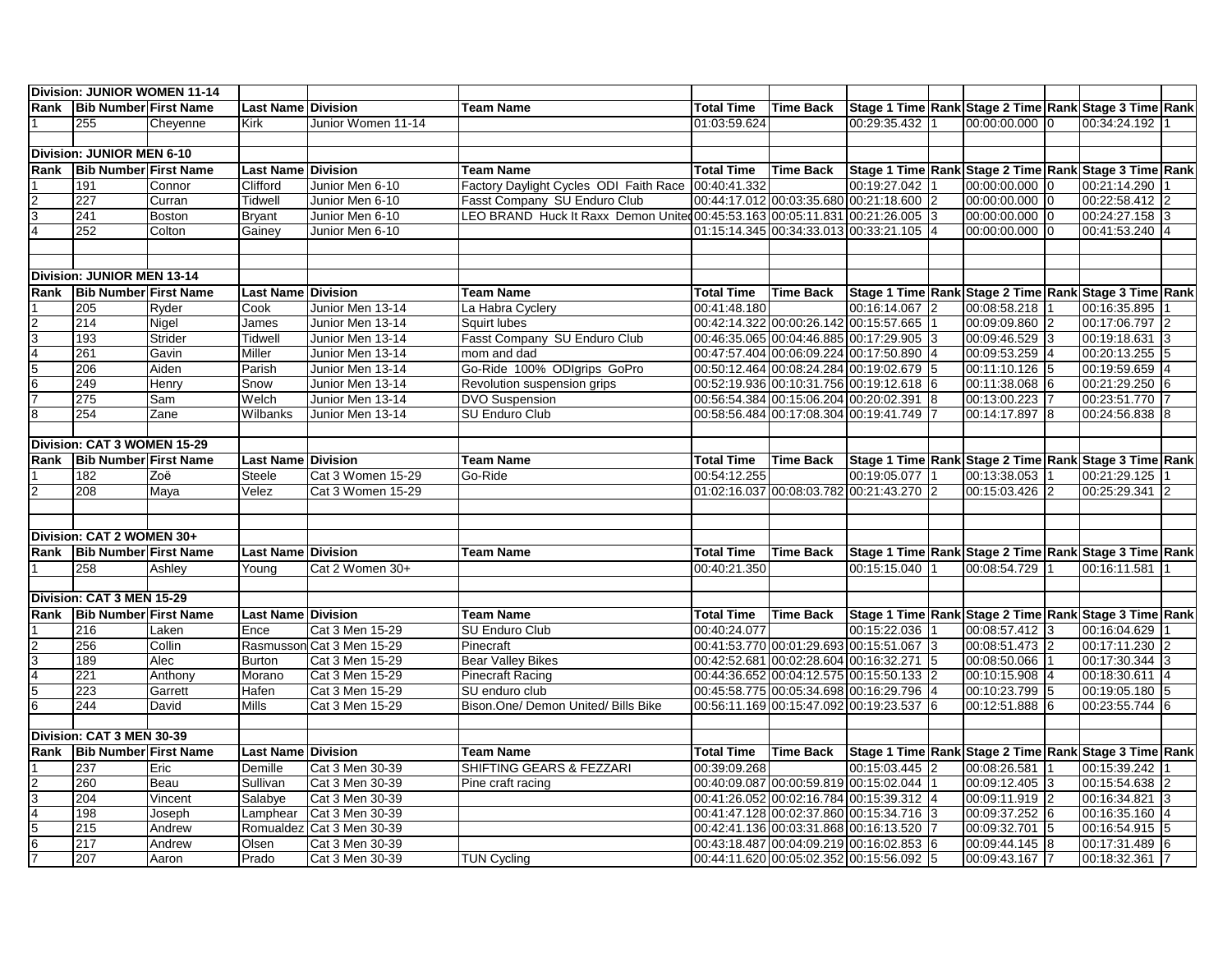| $\frac{8}{9}$                                           | 195                          | Lorenzo                    | Manuelito                 | Cat 3 Men 30-39             |                                                                                |                   |                                        | 00:45:19.309 00:06:10.041 00:16:43.300 8  |              | 00:09:15.819 4  | 00:19:20.190 8                                                  |  |
|---------------------------------------------------------|------------------------------|----------------------------|---------------------------|-----------------------------|--------------------------------------------------------------------------------|-------------------|----------------------------------------|-------------------------------------------|--------------|-----------------|-----------------------------------------------------------------|--|
|                                                         | 224                          | Mike                       | Rivera                    | Cat 3 Men 30-39             |                                                                                |                   |                                        | 00:49:30.828 00:10:21.560 00:18:10.770 10 |              | 00:11:14.374 9  | 00:20:05.684 9                                                  |  |
| 10                                                      | 239                          | Paul                       | Verratti                  | Cat 3 Men 30-39             |                                                                                |                   |                                        | 00:53:06.722 00:13:57.454 00:17:13.231 9  |              | 00:12:28.256 10 | 00:23:25.235 10                                                 |  |
|                                                         |                              |                            |                           |                             |                                                                                |                   |                                        |                                           |              |                 |                                                                 |  |
|                                                         | Division: CAT 3 MEN 40-49    |                            |                           |                             |                                                                                |                   |                                        |                                           |              |                 |                                                                 |  |
| Rank                                                    | <b>Bib Number First Name</b> |                            | Last Name Division        |                             | <b>Team Name</b>                                                               | <b>Total Time</b> |                                        |                                           |              |                 | Time Back Stage 1 Time Rank Stage 2 Time Rank Stage 3 Time Rank |  |
|                                                         | 213                          | Chris                      | <b>Tidwell</b>            | Cat 3 Men 40-49             | Fasst Company SU Enduro Club                                                   | 00:44:30.334      |                                        | 00:16:21.105 1                            |              | 00:10:01.328 2  | 00:18:07.901                                                    |  |
| $\overline{c}$                                          | 266                          | Christophe                 |                           | Giovannelli Cat 3 Men 40-49 | DVO/Gravity cartel/ Box Component                                              |                   |                                        | 00:47:43.450 00:03:13.116 00:17:58.954 2  |              | 00:09:48.000    | 00:19:56.496 2                                                  |  |
|                                                         |                              |                            |                           |                             |                                                                                |                   |                                        |                                           |              |                 |                                                                 |  |
| Division: CAT 2+3 MEN 50+                               |                              |                            |                           |                             |                                                                                |                   |                                        |                                           |              |                 |                                                                 |  |
| Rank                                                    | <b>Bib Number First Name</b> |                            | Last Name Division        |                             | <b>Team Name</b>                                                               | <b>Total Time</b> | <b>Time Back</b>                       |                                           |              |                 | Stage 1 Time Rank Stage 2 Time Rank Stage 3 Time Rank           |  |
|                                                         | 218                          | <b>Henry Dumbass Chang</b> |                           | Cat 2+3 Men 50+             | <b>Dumbass Raysing</b>                                                         | 00:39:53.709      |                                        | 00:15:05.392 1                            |              | 00:08:59.877 1  | 00:15:48.440 0                                                  |  |
|                                                         | 210                          | Randy                      | Geniec                    | Cat 2+3 Men 50+             | DVO/ SCV MTB                                                                   |                   |                                        | 00:41:46.393 00:01:52.684 00:15:31.902 2  |              | 00:09:23.316 2  | 00:16:51.175                                                    |  |
| $\frac{2}{3}$                                           | 262                          | David                      | Foster                    | Cat 2+3 Men 50+             |                                                                                |                   |                                        | 00:52:51.085 00:12:57.376 00:18:01.128 3  |              | 00:11:50.957 3  | 00:22:59.000 2                                                  |  |
|                                                         | $\overline{222}$             | Nedd                       | Velagic                   | Cat 2+3 Men 50+             |                                                                                |                   |                                        | 01:03:24.026 00:23:30.317 00:21:35.862 4  |              | 00:14:58.289 4  | 00:26:49.875 3                                                  |  |
|                                                         |                              |                            |                           |                             |                                                                                |                   |                                        |                                           |              |                 |                                                                 |  |
|                                                         | Division: CAT 2 MEN 15-29    |                            |                           |                             |                                                                                |                   |                                        |                                           |              |                 |                                                                 |  |
| Rank                                                    | <b>Bib Number First Name</b> |                            | <b>Last Name Division</b> |                             | <b>Team Name</b>                                                               | <b>Total Time</b> | <b>Time Back</b>                       |                                           |              |                 | Stage 1 Time Rank Stage 2 Time Rank Stage 3 Time Rank           |  |
|                                                         | 248                          | Derek                      | Donaldson                 | Cat 2 Men 15-29             | Giant Bicycle/DVO                                                              | 00:39:51.857      |                                        | 00:14:49.256                              |              | 00:08:49.352    | 00:16:13.249                                                    |  |
| $\overline{2}$                                          | 226                          | Jason                      | Parsons                   | Cat 2 Men 15-29             | Fasst Company SU Enduro Club Bike Fix 00:42:01.368 00:02:09.511 00:15:43.094 2 |                   |                                        |                                           |              | 00:08:56.150 2  | 00:17:22.124                                                    |  |
|                                                         |                              |                            |                           |                             |                                                                                |                   |                                        |                                           |              |                 |                                                                 |  |
|                                                         | Division: CAT 2 MEN 30-39    |                            |                           |                             |                                                                                |                   |                                        |                                           |              |                 |                                                                 |  |
| Rank                                                    | <b>Bib Number First Name</b> |                            | <b>Last Name Division</b> |                             | <b>Team Name</b>                                                               | <b>Total Time</b> |                                        |                                           |              |                 | Time Back Stage 1 Time Rank Stage 2 Time Rank Stage 3 Time Rank |  |
|                                                         | 203                          | Ty                         | Kraenzler                 | Cat 2 Men 30-39             |                                                                                | 00:35:55.102      |                                        | 00:13:35.741                              |              | 00:07:50.416 2  | 00:14:28.945                                                    |  |
|                                                         | 233                          | <b>Travis</b>              | Baird                     | Cat 2 Men 30-39             | America First Cycling Team                                                     |                   |                                        | 00:36:38.809 00:00:43.707 00:14:01.165 2  |              | 00:07:47.188 1  | 00:14:50.456 2                                                  |  |
|                                                         | 212                          | Aj                         | Clevenger                 | Cat 2 Men 30-39             | <b>DVO Suspension / BTOsports</b>                                              |                   |                                        | 00:38:23.653 00:02:28.551 00:14:38.295 4  |              | 00:08:19.353 3  | $00:15:26.005$ 3                                                |  |
| $\frac{2}{7}$                                           | 180                          | Jason                      | Dodd                      | Cat 2 Men 30-39             | <b>Tucson Endurance</b>                                                        |                   |                                        | 00:38:46.298 00:02:51.196 00:14:24.766 3  |              | 00:08:33.893 5  | 00:15:47.639 4                                                  |  |
|                                                         | 230                          | Randy                      | Barcena                   | Cat 2 Men 30-39             | Pearl Izumi                                                                    |                   |                                        | 00:39:23.778 00:03:28.676 00:14:50.874 5  |              | 00:08:44.896 6  | 00:15:48.008 5                                                  |  |
|                                                         | 199                          | Josh                       | Johnson                   | Cat 2 Men 30-39             |                                                                                |                   |                                        | 00:39:53.003 00:03:57.901 00:14:53.040 6  |              | 00:08:26.300 4  | 00:16:33.663 6                                                  |  |
|                                                         | 209                          | Ryan                       | Montoya                   | Cat 2 Men 30-39             |                                                                                |                   |                                        | 00:50:32.029 00:14:36.927 00:18:30.297 7  |              | 00:11:09.403 7  | 00:20:52.329 7                                                  |  |
|                                                         |                              |                            |                           |                             |                                                                                |                   |                                        |                                           |              |                 |                                                                 |  |
|                                                         | Division: CAT 2 MEN 40-49    |                            |                           |                             |                                                                                |                   |                                        |                                           |              |                 |                                                                 |  |
| Rank                                                    | <b>Bib Number First Name</b> |                            | <b>Last Name Division</b> |                             | <b>Team Name</b>                                                               | <b>Total Time</b> |                                        |                                           |              |                 | Time Back Stage 1 Time Rank Stage 2 Time Rank Stage 3 Time Rank |  |
|                                                         | 236                          | Pete                       | Anderson                  | Cat 2 Men 40-49             | <b>Fasst Company</b>                                                           | 00:35:18.174      |                                        | 00:13:31.140 1                            |              | 00:07:31.741 1  | 00:14:15.293                                                    |  |
|                                                         | 183                          | Jody                       | Harris                    | Cat 2 Men 40-49             |                                                                                |                   |                                        | 00:36:50.001 00:01:31.827 00:13:54.990    | <sup>2</sup> | 00:08:08.502 3  | 00:14:46.509                                                    |  |
|                                                         | 202                          | Geoff                      | Welch                     | Cat 2 Men 40-49             | <b>DVO Suspension</b>                                                          |                   |                                        | 00:37:12.758 00:01:54.584 00:14:04.419 4  |              | 00:08:17.748 4  | 00:14:50.591                                                    |  |
|                                                         | 253                          | Jose                       | Villegas                  | Cat 2 Men 40-49             | j bicycles                                                                     |                   |                                        | 00:37:25.622 00:02:07.448 00:14:03.406 3  |              | 00:08:05.443 2  | 00:15:16.773 4                                                  |  |
| $\frac{2}{7}$ $\frac{3}{6}$ $\frac{4}{7}$               | 181                          | Heath                      | Patrick                   | Cat 2 Men 40-49             | <b>HLNBOYS</b>                                                                 |                   |                                        | 00:39:55.689 00:04:37.515 00:15:11.520 5  |              | 00:08:39.759 5  | 00:16:04.410 5                                                  |  |
|                                                         | 192                          | Casey                      | Moyer                     | Cat 2 Men 40-49             | Joy Ride                                                                       |                   |                                        | 00:42:27.917 00:07:09.743 00:15:14.612 6  |              | 00:09:18.485 6  | 00:17:54.820 6                                                  |  |
|                                                         | 225                          | Beau                       | <b>Burley</b>             | Cat 2 Men 40-49             | Joyride cycles / Deity                                                         |                   |                                        | 00:45:33.457 00:10:15.283 00:16:33.428 7  |              | 00:09:55.987    | 00:19:04.042 7                                                  |  |
|                                                         |                              |                            |                           |                             |                                                                                |                   |                                        |                                           |              |                 |                                                                 |  |
| Division: CAT 1 MEN 30-49                               |                              |                            |                           |                             |                                                                                |                   |                                        |                                           |              |                 |                                                                 |  |
| Rank                                                    | <b>Bib Number First Name</b> |                            | Last Name Division        |                             | <b>Team Name</b>                                                               | <b>Total Time</b> | Time Back                              |                                           |              |                 | Stage 1 Time Rank Stage 2 Time Rank Stage 3 Time Rank           |  |
|                                                         | 247                          | Jake                       | Oswald                    | Cat 1 Men 30-49             | science of speed                                                               | 00:35:10.894      |                                        | 00:13:20.707                              |              | 00:07:49.385 2  | 00:14:00.802                                                    |  |
|                                                         | 179                          | Darmond                    | Olson                     | Cat 1 Men 30-49             | <b>DVO Blisworks Bikes</b>                                                     |                   |                                        | 00:35:14.417 00:00:03.523 00:13:39.038 2  |              | 00:07:22.871 1  | 00:14:12.508 2                                                  |  |
|                                                         | 234                          | Ben                        | Norman                    | Cat 1 Men 30-49             | <b>DVO Suspension</b>                                                          |                   |                                        | 00:37:29.420 00:02:18.526 00:14:31.502 4  |              | 00:08:00.381 4  | 00:14:57.537 3                                                  |  |
|                                                         | 201                          | Jesse                      | Goss                      | Cat 1 Men 30-49             |                                                                                |                   |                                        | 00:37:38.706 00:02:27.812 00:14:26.997 3  |              | 00:07:57.376 3  | 00:15:14.333 4                                                  |  |
| $\frac{1}{2}$ $\frac{1}{2}$ $\frac{1}{2}$ $\frac{1}{2}$ | 186                          | Aaron                      | Carter                    | Cat 1 Men 30-49             | Leatt                                                                          |                   |                                        | 00:39:04.496 00:03:53.602 00:14:44.370 5  |              | 00:08:42.336 6  | 00:15:37.790                                                    |  |
|                                                         | 211                          | <b>Bryan</b>               | Vann                      | Cat 1 Men 30-49             |                                                                                |                   |                                        | 00:39:13.123 00:04:02.229 00:14:55.845 6  |              | 00:08:36.903 5  | 00:15:40.375                                                    |  |
|                                                         | 245                          | Colton                     | Lee                       | Cat 1 Men 30-49             | Bison.One / Bills Bike / Demon United                                          |                   | 00:42:46.567 00:07:35.673 00:15:10.104 |                                           |              | 00:10:00.009    | 00:17:36.454                                                    |  |
|                                                         |                              |                            |                           |                             |                                                                                |                   |                                        |                                           |              |                 |                                                                 |  |